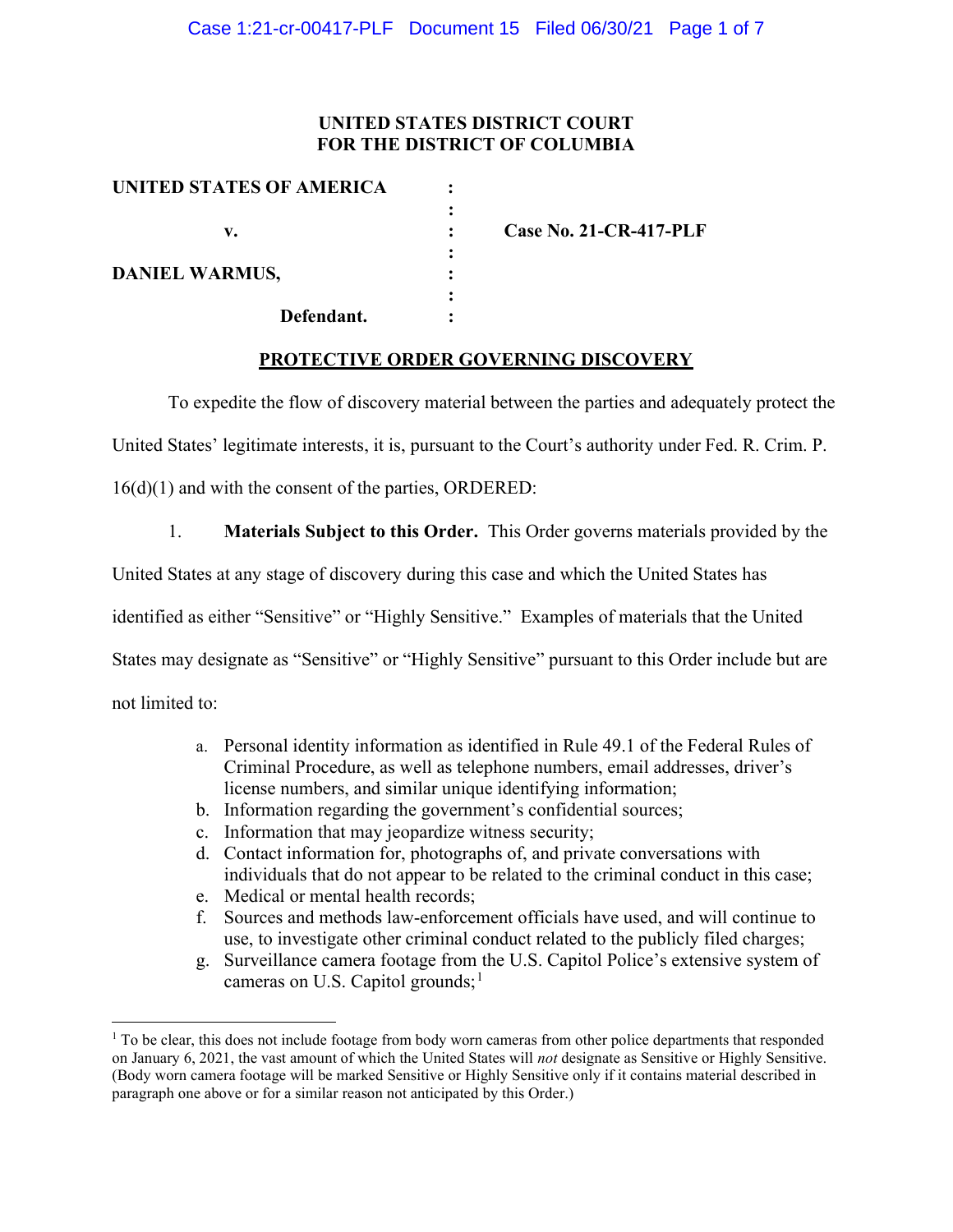- h. Repair estimates from the Architect of the Capitol;
- i. Materials designated as "security information" pursuant 2 U.S.C. §1979; and
- j. Tax returns or tax information.

This Order will not be used to designate materials as Sensitive or Highly Sensitive unless such designation is necessary for one of the reasons stated in this paragraph or for a similar reason not anticipated by this Order. The government agrees to make every effort to provide discovery in a manner that will allow for most discovery to be produced without such designations.

2. **Defendant.** Any reference to "Defendant" herein refers individually to each

defendant identified in the caption above.

3. Legal Defense Team. The "legal defense team" includes defense counsel

(defined as counsel of record in this case, including any post-conviction or appellate counsel)

and any attorneys, investigators, paralegals, support staff, and expert witnesses who are advising

or assisting defense counsel in connection with this case.

# 4. Rules for the Handling of Sensitive and Highly Sensitive Materials.

- a. Limitations on Use. Defendant and the legal defense team may use Sensitive and Highly Sensitive discovery materials solely in connection with the defense of this case and any other case connected to the events at the United States Capitol on January 6, 2021, including any post-conviction or appellate litigation, and for no other purpose, and in connection with no other proceeding, without further order of this Court.
- b. Limitations on Dissemination. No Sensitive or Highly Sensitive materials, or the information contained therein, may be disclosed to any persons other than Defendant, the legal defense team, or the person to whom the Sensitive or Highly Sensitive information solely and directly pertains or his/her counsel, without agreement of the United States or prior authorization from the Court.
- c. Limitations on Reproduction. Defendant, the legal defense team, and authorized persons shall not copy or reproduce the Sensitive or Highly Sensitive materials except in order to provide copies of the materials for use in connection with this case by Defendant, the legal defense team, the person to whom the Sensitive or Highly Sensitive information solely and directly pertains or his/her counsel, and other persons to whom the Court may authorize disclosure (collectively, "authorized persons").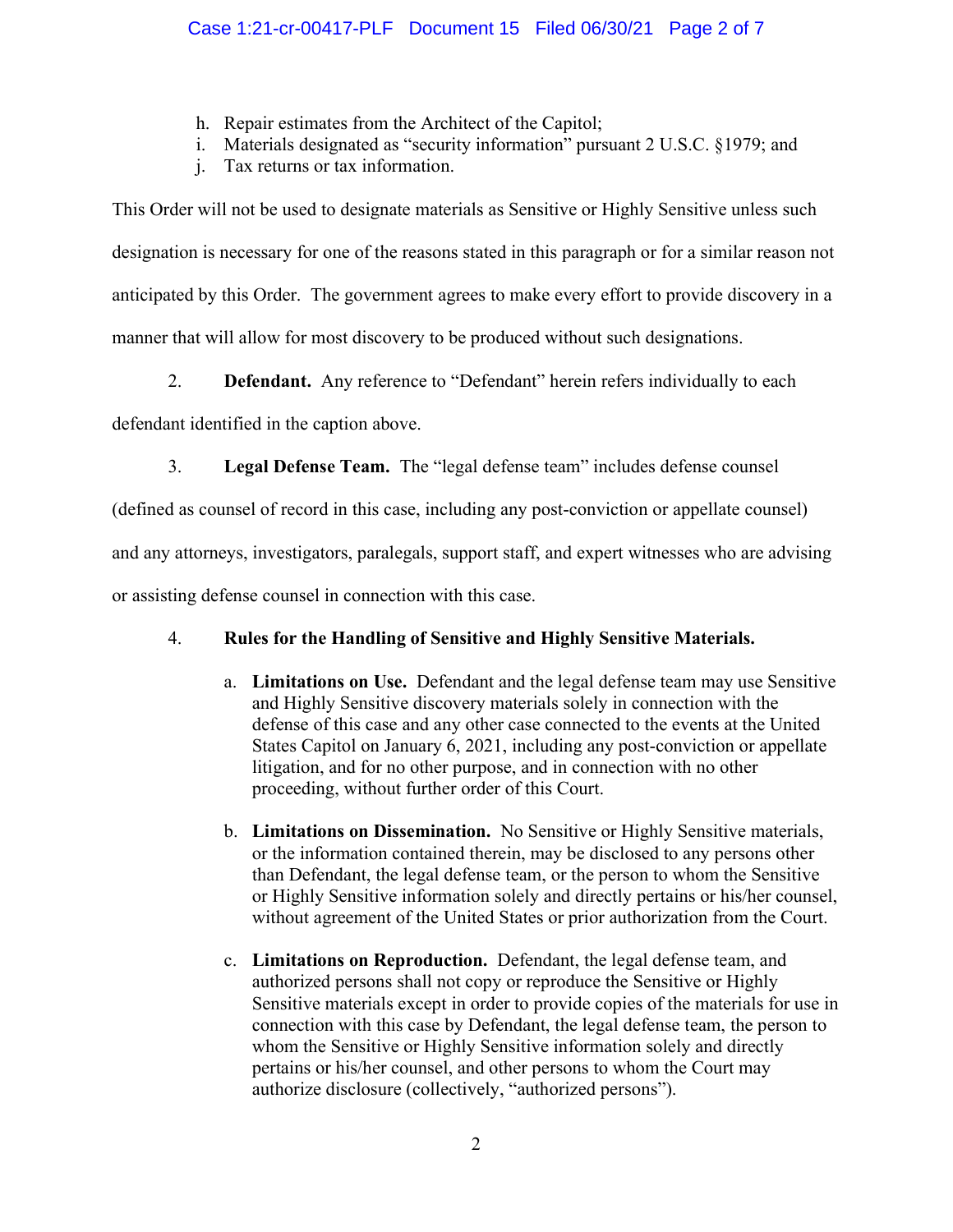If defense counsel provides Defendant access to Sensitive or Highly Sensitive materials, defense counsel must advise Defendant that Defendant may not record any personal identity information as identified in Rule 49.1 of the Federal Rules of Criminal Procedure or any telephone numbers, email addresses, driver's license numbers, and similar unique identifying information. By signing the attached affirmation, Defendant agrees not to do so.

Copies and reproductions, and any notes or records made in relation to the contents of the Sensitive and Highly Sensitive materials, are to be treated in the same manner as the original materials.

- d. Court Filings. Absent prior agreement by the parties or permission from the Court, no party shall disclose materials designated as Sensitive or Highly Sensitive in any public filing with the Court. Such materials shall be submitted under seal. The Clerk shall accept for filing under seal any filings so marked by the parties pursuant to this Order.
- e. Court Hearings. The restrictions in this Order shall not limit either party in the use of the materials in judicial proceedings in this case. The procedures for use of designated Sensitive and Highly Sensitive materials during any hearing or the trial of this matter shall be determined by the parties and the Court in advance of the hearing or trial. No party shall disclose materials designated Sensitive or Highly Sensitive in open court without agreement by the parties that such materials may be disclosed in open court or prior consideration by the Court.

## 5. Additional Rules for Handling of Sensitive Materials. The following

additional terms apply to Sensitive materials:

a. Storage. Sensitive materials must be maintained in the custody and control of Defendant, the legal defense team, and authorized persons. This restriction shall not apply to the person to whom the Sensitive information solely and directly pertains or his/her attorney.

## 6. Additional Rules for Handling of Highly Sensitive Materials. The following

additional rules apply to Highly Sensitive materials:

a. Additional Limitations on Dissemination. Defense counsel may not provide a copy of Highly Sensitive materials to Defendant or permit Defendant to view such materials unsupervised by defense counsel or an attorney, investigator, paralegal, or support staff person employed by defense counsel. The parties agree that defense counsel or an attorney, investigator, paralegal,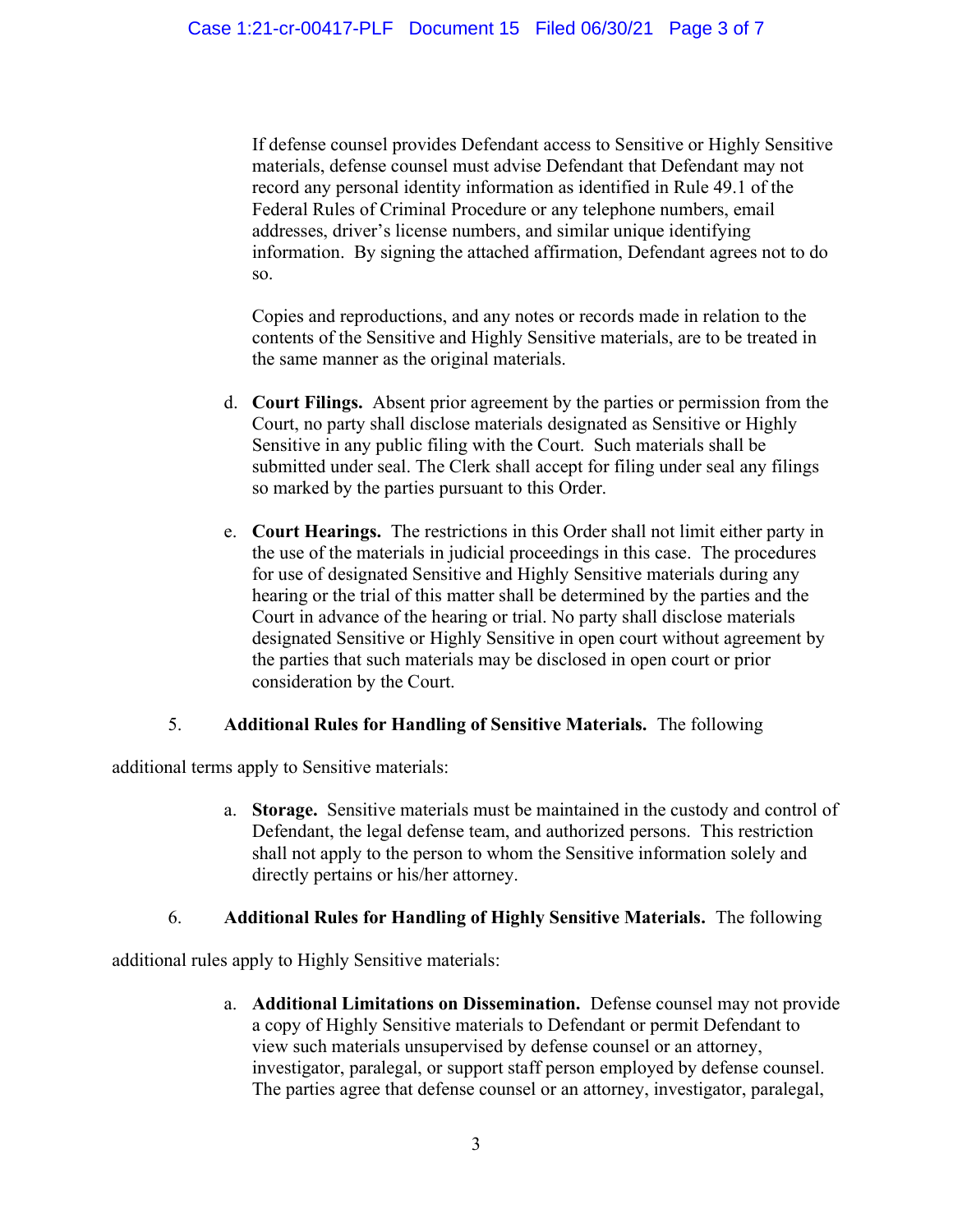or support staff person employed by defense counsel, may supervise Defendant by allowing access to Highly Sensitive materials through a cloudbased delivery system that permits Defendant to view the materials but does not permit Defendant the ability to download; provided that, prior to doing so, defense counsel first provides notice to the United States and allow the United States to file an objection with the Court if no agreement is reached.

- b. Additional Limitations on Reproduction. Counsel agrees that prior to showing materials to Defendant designated as Highly Sensitive, counsel or an attorney, investigator, paralegal, or support staff person employed by defense counsel will read Defendant the relevant parts of this Order, and remind Defendant of the consequences of violating the Order. If Defendant takes notes regarding Highly Sensitive materials, counsel or an attorney, investigator, paralegal, or support staff person employed by defense counsel must take reasonable steps to determine whether Defendant has copied any personal identity information as identified in Rule 49.1 of the Federal Rules of Criminal Procedure or any telephone numbers, email addresses, driver's license numbers, and similar unique identifying information.
- c. Storage. Highly Sensitive materials must be maintained in the custody and control of the legal defense team and authorized persons. This restriction shall not apply to the person to whom the Highly Sensitive information solely and directly pertains or his/her attorney.

7. Viewing by Incarcerated Defendants. If Defendant is in the custody of the

United States Marshals Service, defense counsel is authorized to provide a copy of discovery materials to the appropriate point of contact so that the defendant can view the discovery materials, subject to the terms of this Order.

8. Disputes. The parties shall make a good faith effort to resolve any dispute about a sensitivity designation before requesting the Court's intervention. The United States may agree to remove or reduce a sensitivity designation without further order of this Court. Whenever the redaction of specified information will resolve the basis for which a sensitivity designation was applied, the United States will agree to redaction, and such redaction will render the materials no longer subject to this Order. Any agreement to reduce or remove a sensitivity designation or to redact specific information shall be memorialized in writing.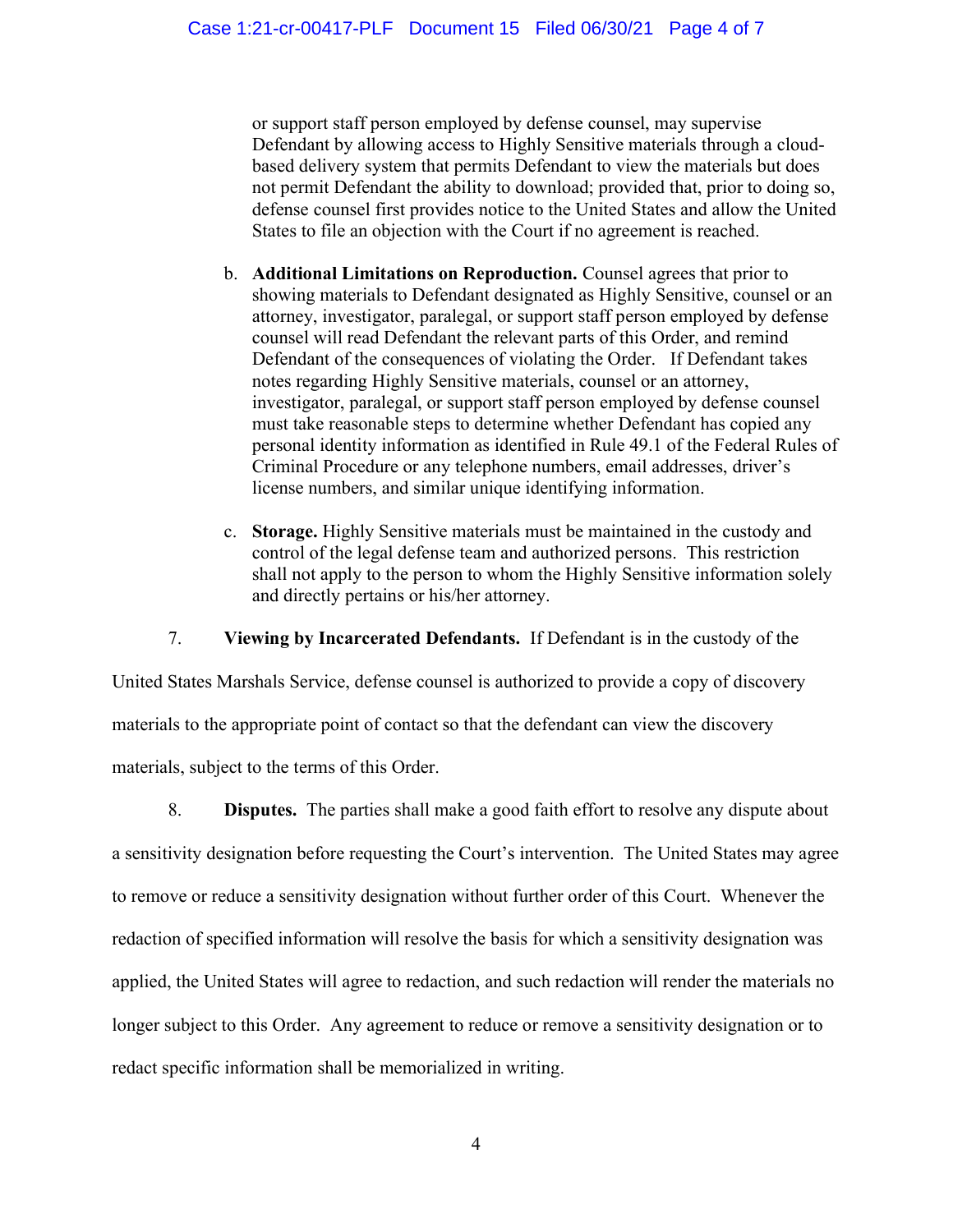### Case 1:21-cr-00417-PLF Document 15 Filed 06/30/21 Page 5 of 7

9. Modification Permitted. Nothing in this Order shall prevent any party from seeking modification of this Order nor prevent the defense from contesting a sensitivity designation. The parties agree that the burden of demonstrating the need for a protective order remains with the government at all times.

10. Failure not Waiver. The failure by the United States to designate any materials as Sensitive or Highly Sensitive upon disclosure shall not constitute a waiver of the United States' ability to later designate the materials as Sensitive or Highly Sensitive but the government must separately identify and memorialize the changed status of those materials in writing.

11. Automatic Exclusions from this Order. This Order does not apply to materials that:

- a. Are, or later become, part of the public court record, including materials that have been received in evidence in this or other public trials or hearings;
- b. Were derived directly from Defendant or that pertain solely to Defendant. Examples of such materials include Defendant's own financial records, telephone records, digital device downloads, social media records, electronic communications, arrest records, and statements to law enforcement;<sup>2</sup> and
- c. Materials that the defense obtains by means other than discovery.
- 12. Government's Discovery Obligations. Nothing in this Order modifies the

United States' obligations at any stage of discovery in this case pursuant to Federal Rules of

Criminal Procedure 16 and 26.2, Local Criminal Rule 5.1, 18 U.S.C. § 3500 (the Jencks Act),

and the government's general obligation to produce exculpatory and impeachment information in

criminal cases.

 $2$  Discoverable materials that were derived directly from Defendant or that pertain solely to Defendant are exempt from this Order regardless of whether the United States has designated any such materials as "Sensitive" or "Highly Sensitive" because the same materials are being provided or made available to co-defendants or other persons charged in connection with the events at the United States Capitol on January 6, 2021.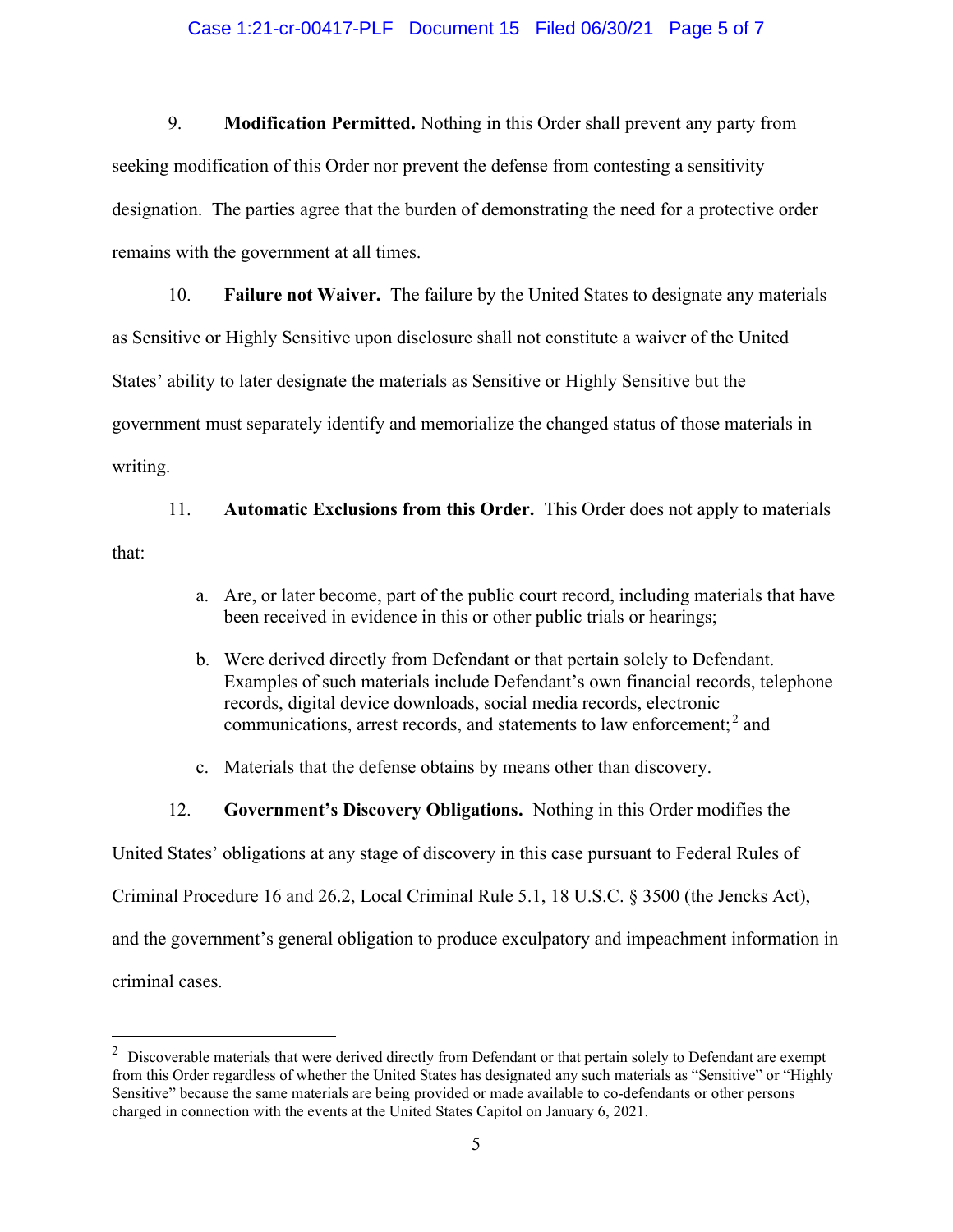#### Case 1:21-cr-00417-PLF Document 15 Filed 06/30/21 Page 6 of 7

13. Defense Counsel's Obligations. Defense counsel must provide a copy of this Order to, and review the terms of this Order with, members of the legal defense team, Defendant, and any other person, before providing them access to Sensitive or Highly Sensitive materials. Defense counsel must obtain a fully executed copy of Attachment A before providing Defendant access to Sensitive or Highly Sensitive materials, and must file a copy with the Court within one week of execution.

14. No Ruling on Discoverability or Admissibility. This Order does not constitute a ruling on the question of whether any particular material is properly discoverable or admissible and does not constitute any ruling on any potential objection to the discoverability or admissibility of any material.

15. Duration. The terms of this Order shall remain in effect after the conclusion of this case and the parties shall be bound by it unless otherwise ordered by the Court.

SO ORDERED this  $30th$  day of  $\_June$ , 2021.

 $\bigcirc$  and  $\mathcal{I}$  Snidman

HONORABLE PAUL L. FRIEDMAN United States District Judge